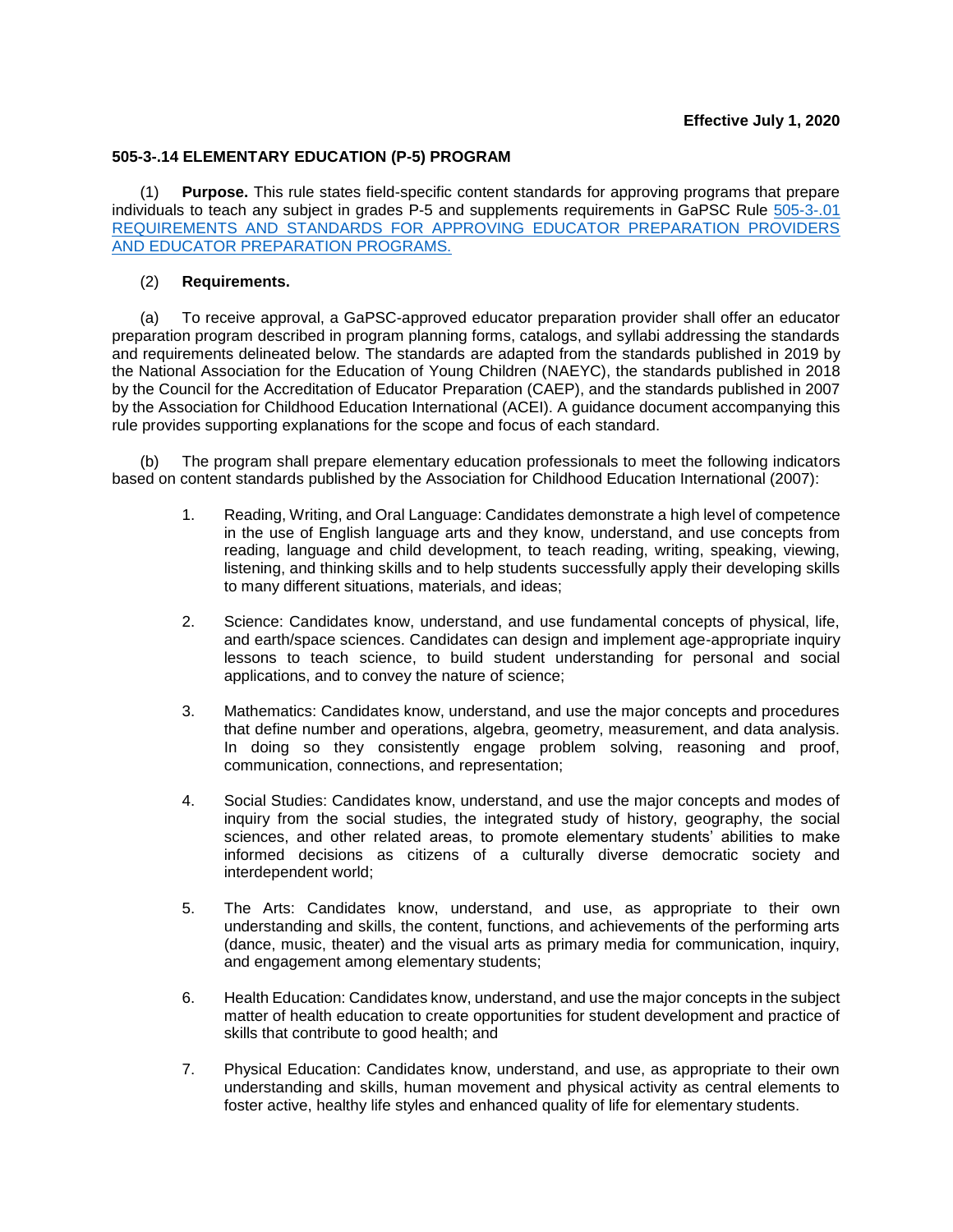(c) The program shall prepare elementary education professionals to meet the following pedagogical standards adapted from the standards published in 2019 by the National Association for the Education of Young Children (NAEYC) and the standards published in 2018 by the Council for the Accreditation of Educator Preparation (CAEP).

- 1. Understanding and Addressing Each Child's Developmental and Learning Needs: Candidates use their understanding of child growth and development, individual differences, and diverse families, cultures, and communities to plan and implement inclusive learning environments that provide each child with equitable access to high quality learning experiences that engage and create learning opportunities for them to meet high standards. They work collaboratively with families to gain a holistic perspective on children's strengths and needs and how to motivate their learning.
	- (i) Candidates use their understanding of how children grow, develop and learn to plan and implement developmentally appropriate and challenging learning experiences within environments that take into account the individual strengths and needs of children across early learning centers, elementary classrooms, and digital learning environments.
- 2. Working with Families and Communities: Candidates use their understanding of individual differences and diverse families, cultures, and communities to plan and implement inclusive learning experiences and environments that build on children's strengths and address their individual needs across early learning centers, elementary classrooms, and digital learning environments.
	- (i) Candidates work respectfully and reciprocally with families to gain insight into each child in order to maximize his/her development, learning and motivation across early learning centers, elementary classrooms, and digital learning environments.
	- (ii) Candidates get to know the diverse cultural contexts of children and families to appropriately plan and program experiences.
	- (iii) Candidates work to respectfully and reciprocally work with families to gain insight into each child in order to maximize development, learning, and motivation.
	- (iv) Candidates communicate with families in ways which foster partnership and engagement which are respectful of linguistic and culturally diversity.
- 3**.** Understanding and Applying Content and Curricular Knowledge for Teaching: To support a coherent curriculum, candidates demonstrate and apply understandings of major concepts, skills, and practices, as they interpret disciplinary curricular standards and related expectations within and across language and literacy, mathematics, science, social studies, approaches to learning, and social emotional learning. Candidates know the essential concepts, inquiry tools, and structure of content areas, including all academic subjects, and can identify resources to deepen their learning. Candidates know how particular content topics and expectations are connected to each other throughout the early learning (Preschool-Kindergarten), primary (1-3), and intermediate (4-5) grades. Candidates demonstrate understandings related to learning, curricular practices and standards, the academic language of the disciplines, and assessment as they consider within and across grade level progressions. Candidates include digital learning opportunities within and across the core disciplines, including the knowledge base and practices of other content areas of fine and performing arts, and physical education.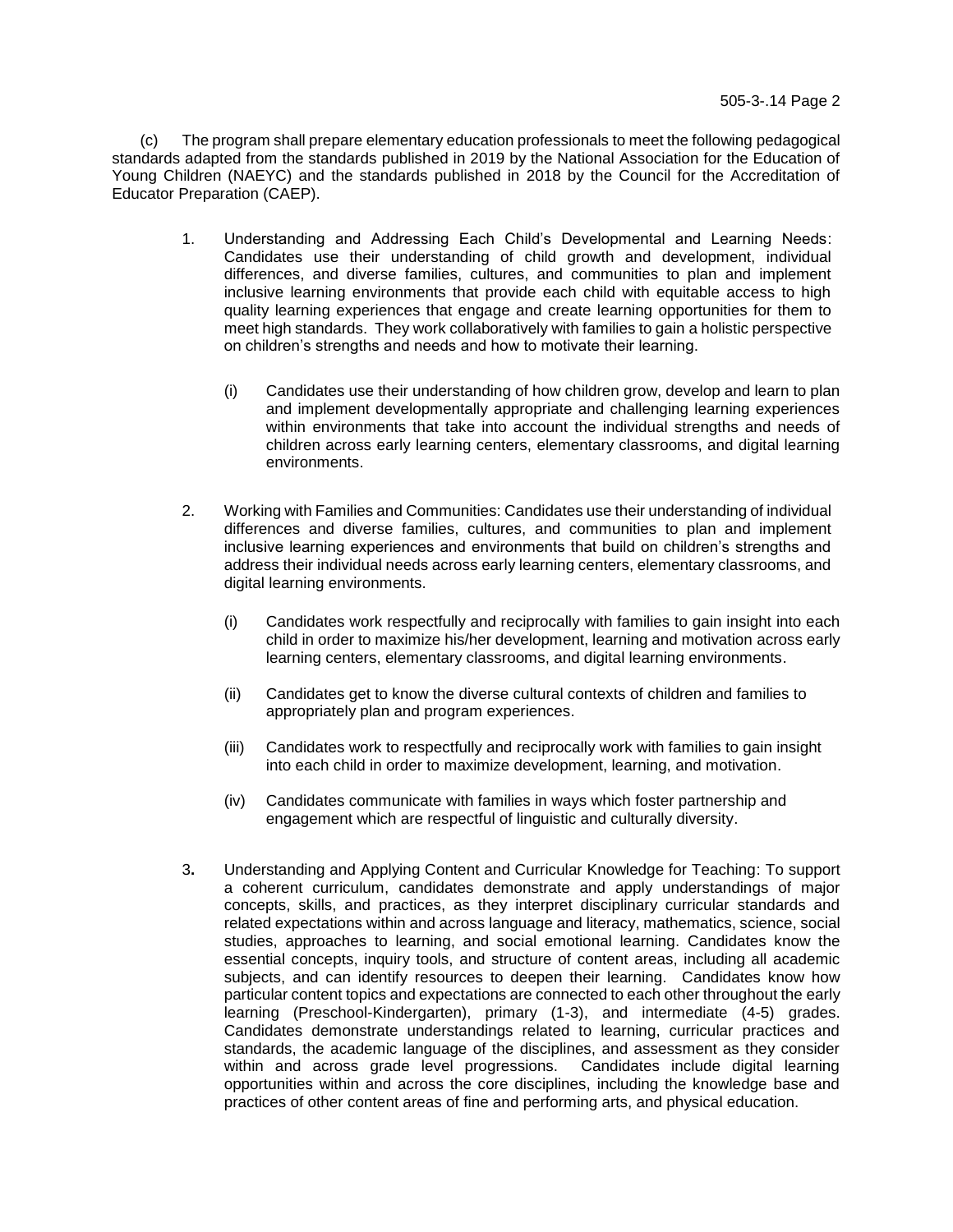- (i) Candidates demonstrate and apply understandings of the elements of language and literacy critical for purposeful oral, print, and digital communication.
- (ii) Candidates demonstrate and apply understandings of major mathematics concepts, algorithms, procedures, applications and mathematical practices in varied contexts, and connections within and among mathematical domains.
- (iii) Candidates demonstrate and apply understandings and integration of the three dimensions of science and engineering practices, cross-cutting concepts, and major disciplinary core ideas, within the major content areas of science.
- (iv) Candidates demonstrate understandings, capabilities, and practices associated with the central concepts and tools in Civics, Economics, Geography, and History, within a framework of informed inquiry.
- (v) Candidates demonstrate understanding, capabilities, and practices associated with approaches to learning such as initiative and exploration, attentiveness and persistence, and play for young learners.
- (vi) Candidates demonstrate and apply understandings and integration of social emotional development and learning including self-awareness, self-management, responsible decision making, relationship skills, and social awareness.
- 4. Assessing, Planning, and Designing Contexts for Learning: Candidates assess students, plan instruction, and design classroom contexts for learning. Candidates use developmentally appropriate formative and summative assessment to monitor students' learning and guide instruction. Candidates plan learning activities to promote a full range of competencies for each student. They differentiate instructional materials and activities to address learners' diversity. Candidates foster engagement in learning by establishing and maintaining social norms for classrooms. Candidates build interpersonal relationships with students that generate motivation, and promote students' social and emotional development.
	- (i) Candidates use content knowledge, appropriate content standards, and other resources to design, implement, and evaluate developmentally meaningful and challenging curriculum for each child.
	- (ii) Candidates administer formative and summative assessments regularly to determine students' competencies and learning needs.
	- (iii) Candidates use assessment results to improve instruction and monitor learning.
	- (iv) Candidates plan instruction including goals, materials, learning activities, and assessments.
	- (v) Candidates differentiate instructional plans to meet the needs of diverse students in the classroom.
	- (vi) Candidates demonstrate competency in a variety of assessment techniques and tools for young children including observation, work samples, and screening.
	- (vii) Candidates demonstrate the ability to assess learning and development through play for young learners.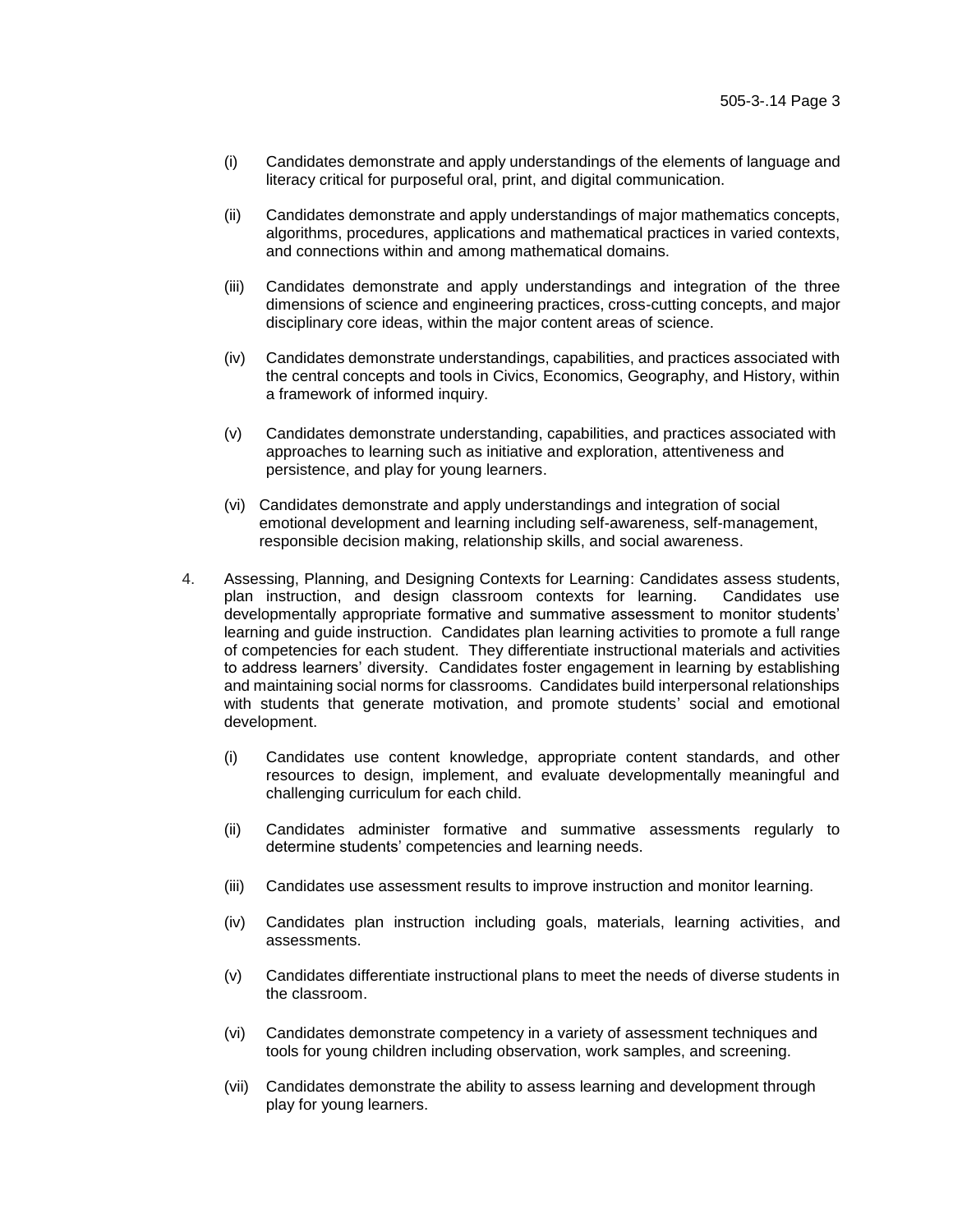- 5. Guidance, Classroom Management and Challenging Behaviors: Candidates explicitly support motivation and engagement in learning through diverse evidence-based practices.
	- (i) Candidates implement developmentally appropriate positive direct guidance practices with young children.
	- (ii) Candidates utilize developmentally appropriate indirect guidance strategies to foster positive and healthy relationships with young children.
	- (iii) Candidates manage the classroom by establishing and maintaining social norms and developmentally appropriate behavioral expectations.
	- (iv) Candidates understand how to manage challenging behaviors using developmentally appropriate evidence based practices.
	- (v) Candidates use developmentally appropriate strategies to promote classroom community and prosocial skills.
- 6. Supporting Each Child's Learning Using Effective Instruction: Candidates make informed decisions about instruction guided by knowledge of children and assessment of children's learning that result in the use of a variety of effective instructional practices and modalities that employ print and digital appropriate resources. Instruction is delivered using a cohesive sequence of lessons and employing effective instructional practices. Candidates use explicit instruction and effective feedback as appropriate, and use whole class discussions to support and enhance children's learning. Candidates use flexible grouping arrangements, including small group and individual instruction to support effective instruction and improved learning for every child.
	- (i) Candidates use a variety of instructional practices that support the learning of every child.
	- (ii) Candidates teach a cohesive sequence of lessons to ensure sequential and developmentally appropriate learning opportunities for each child.
	- (iii) Candidates explicitly teach concepts, strategies, and skills, as developmentally appropriate, to guide learners as they think about and learn academic content.
	- (iv) Candidates provide constructive feedback to guide children's learning, increase motivation, and improve student engagement.
	- (v) Candidates lead whole class discussions to investigate specific content, strategies, or skills, and ensure the equitable participation of every child in the classroom.
	- (vi) Candidates effectively organize and manage small group instruction to provide more focused, intensive instruction and differentiate teaching to meet the learning needs of each child.
	- (vii) Candidates effectively organize and manage individual instruction to provide targeted, focused, intensive instruction that improves or enhances each child's learning.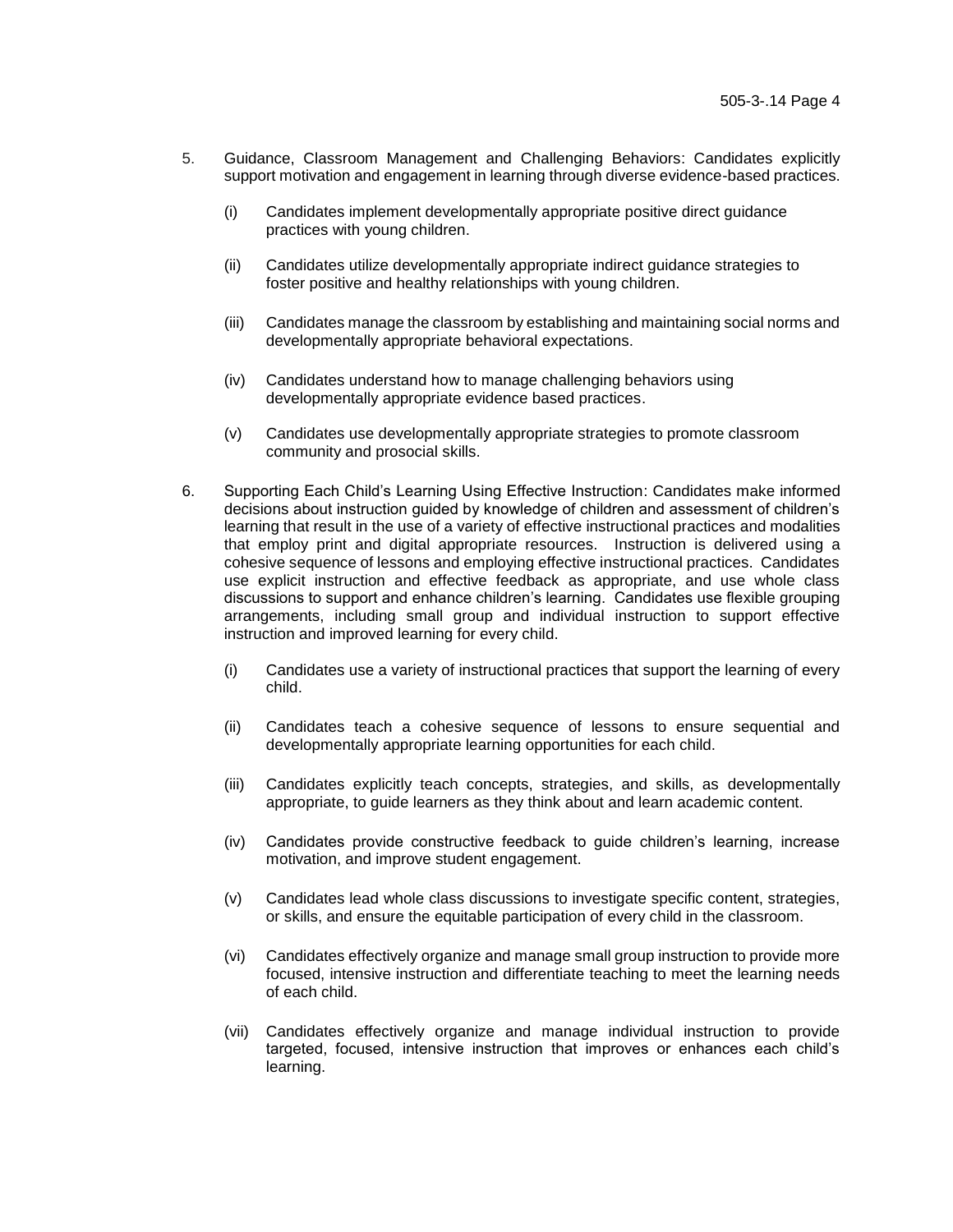- (viii) Candidates teach concepts and support development through child selected play utilizing developmentally appropriate strategies for young leaners.
- 7. Developing as a Professional: Candidates promote learning and development of every child through participation in collaborative learning environments, reflective self-study and professional learning, and involvement in their professional community.
	- (i) Candidates work collaboratively with colleagues, mentors, and other school personnel to work toward common goals that directly influence every learner's development and growth.
	- (ii) Candidates design and implement professional learning activities based on ongoing analysis of student learning; self-reflection; professional standards, research and contemporary practices; and standards of ethical professional practice.
	- (iii) Candidates participate in peer and professional learning communities to enhance student learning.
- 8. Teaching of Reading: The program shall prepare elementary education professionals to meet the standards for the Reading Endorsement Program as specified in GaPSC Rule 505-3-.96, READING ENDORSEMENT PROGRAM.

(d) The program shall assure field experiences and clinical practice are planned and sequenced so that candidates develop the knowledge, skills, and professional dispositions necessary to promote the development and learning of pre-Kindergarten through fifth grade children in all three age groups (PK-K, 1- 3, and 4-5), and in a variety of settings that offer elementary education. The indicators are as follows:

- 1. Observe and participate under supervision of qualified professionals in a variety of settings and grade levels in which children are served (such as public and private settings, centers, schools, and community agencies);
- 2. Work effectively over time with children of diverse ages (preschoolers, or school-age), with children with diverse abilities, and with children reflecting culturally and linguistically diverse family systems;
- 3. Demonstrate ability to work effectively during full-time supervised residency (student teaching) and/or practica experiences (totaling at least 300 clock hours) in at least two different settings, serving children of three different age groups (PK-K, 1-3, and 4-5) and with varying abilities; and
- 4. Analyze and evaluate field experiences, including supervised experiences working with parents, and supervised experiences working with interdisciplinary teams of professionals.

(e) The program shall meet all requirements specified in [GaPSC Rule 505-3-.01](https://www.gapsc.com/Rules/Current/EducatorPreparation/505-3-.01.pdf?dt=%3C%25#Eval() [REQUIREMENTS AND STANDARDS FOR APPROVING](https://www.gapsc.com/Rules/Current/EducatorPreparation/505-3-.01.pdf?dt=%3C%25#Eval() EDUCATOR PREPARATION PROVIDERS [AND EDUCATOR PREPARATION PROGRAMS.](https://www.gapsc.com/Rules/Current/EducatorPreparation/505-3-.01.pdf?dt=%3C%25#Eval()

Authority O.C.G.A. § 20-2-200